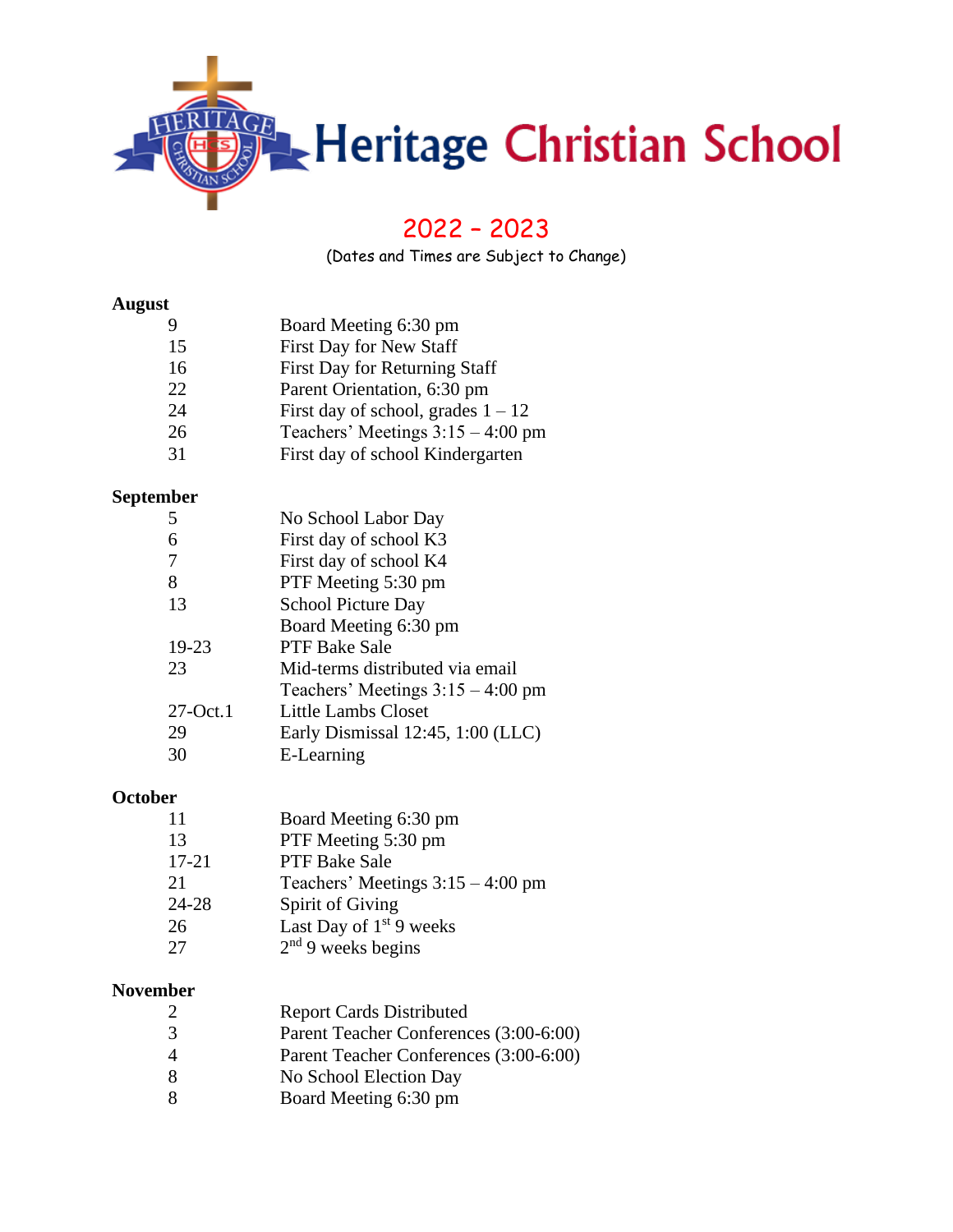| 10        | PTF Meeting 5:30 pm                                            |
|-----------|----------------------------------------------------------------|
| -11       | No School Veteran's Day                                        |
| $14 - 18$ | <b>PTF Bake Sale</b>                                           |
| 18        | Thanksgiving Parties 11:45, Early Dismissal 12:45, 1:00 No ASC |
| $21 - 25$ | <b>Thanksgiving Break</b>                                      |
| 28        | <b>School Resumes</b>                                          |

## **December**

| 1         | Light Up Night?                                             |
|-----------|-------------------------------------------------------------|
| 7         | Mid-terms distributed via email                             |
| 8         | PTF Meeting 5:30 pm                                         |
|           | Christmas Program?                                          |
| 13        | Board Meeting 6:30 pm                                       |
| 22        | Christmas Parties 11:45, Early Dismissal 12:45, 1:00 No ASC |
| $23 - 30$ | Christmas Break                                             |

## **January**

| 2         | School Resumes, Teachers' Meeting $3:15 - 4:00$ pm    |
|-----------|-------------------------------------------------------|
| 10        | Board Meeting 6:30 pm                                 |
| 12        | PTF Meeting 5:30 pm                                   |
| $17 - 20$ | PTF Bake Sale                                         |
| 16        | No School MLK Jr. Day                                 |
| 17        | Last Day of $2^{nd}$ 9 weeks/1 <sup>st</sup> semester |
| 18        | $3rd$ 9 weeks begins/ $2nd$ semester                  |
| $17 - 20$ | PTF Bake Sale                                         |
| 20        | <b>Report Cards Distributed</b>                       |
|           |                                                       |

## **February**

|             | Teachers' Meeting $3:15 - 4:00$ pm          |
|-------------|---------------------------------------------|
| 9           | PTF Meeting 5:30 pm                         |
| 14          | Valentine's Parties 2:00-2:45 (no snow day) |
|             | Board Meeting 6:30 pm                       |
| 17          | Mid-terms distributed via email             |
|             | <b>ACSI</b> Speech Meet                     |
| 20          | No School President's Day                   |
| $21 - 24$   | <b>PTF Bake Sale</b>                        |
| $27$ -Mar 3 | PTF Dr. Seuss & other Authors Week          |

## **March**

| Teachers' Meeting $3:15 - 4:00$ pm |
|------------------------------------|
| PTF Meeting 5:30 pm                |
| Civic Oration                      |
| Board Meeting 6:30 pm              |
| Little Lambs' Closet               |
| PTF Bake Sale                      |
| Last Day of $3^{rd}$ 9 weeks       |
|                                    |